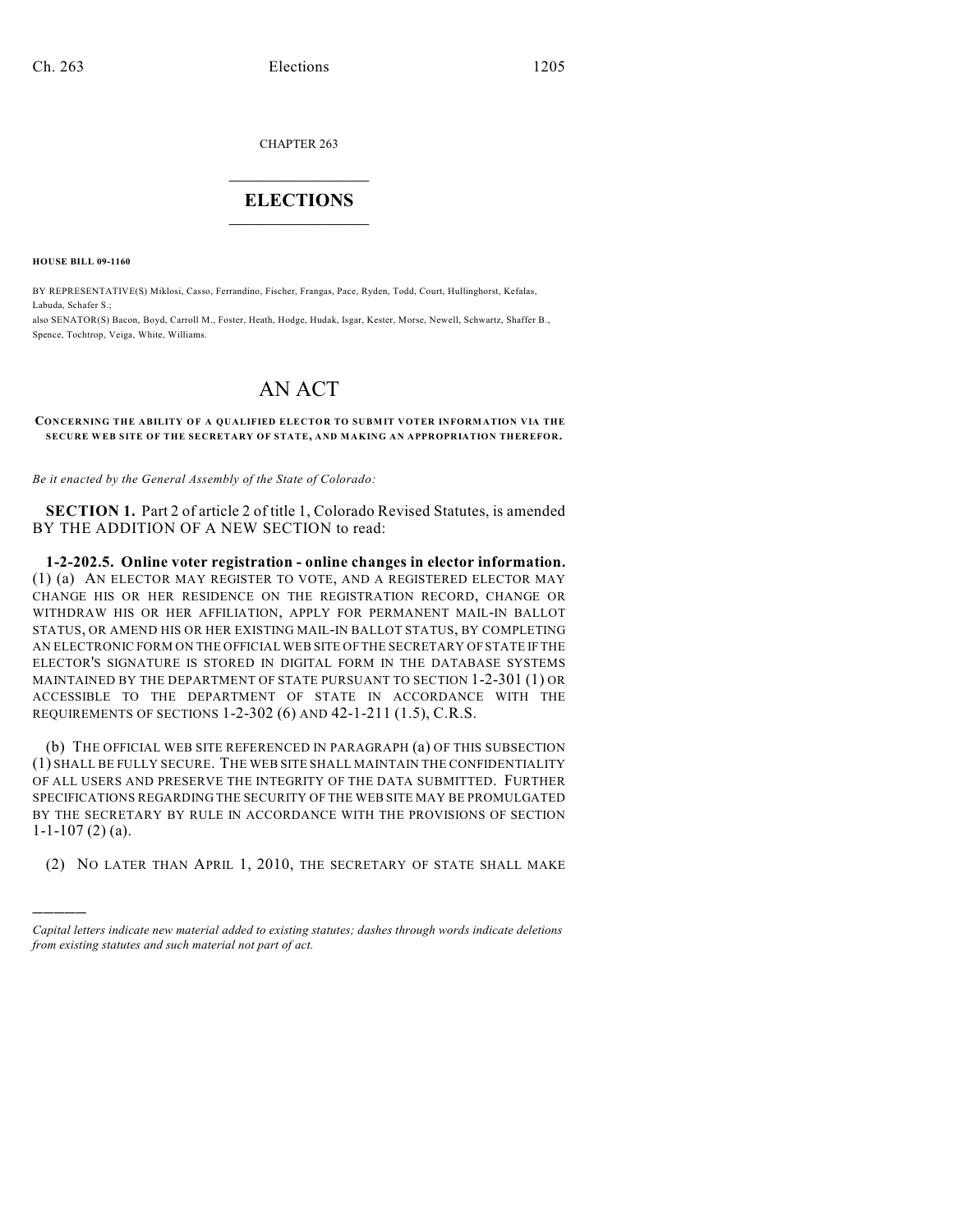1206 Elections Ch. 263

AVAILABLE ON THE SECRETARY OF STATE'S OFFICIAL WEB SITE ELECTRONIC FORMS FOR PERSONS TO APPLY TO REGISTER TO VOTE AND FOR A REGISTERED ELECTOR TO CHANGE HIS OR HER RESIDENCE, CHANGE OR WITHDRAW HIS OR HER AFFILIATION, APPLY FOR PERMANENT MAIL-IN BALLOT STATUS, OR AMEND HIS OR HER EXISTING MAIL-IN BALLOT STATUS.

(3) THE ELECTRONIC VOTER REGISTRATION FORM SHALL INCLUDE:

(a) (I) THE QUESTIONS "ARE YOU A CITIZEN OF THE UNITED STATES OF AMERICA?", "WILL YOU BE AT LEAST EIGHTEEN YEARS OF AGE ON ELECTION DAY?", AND "HAVE YOU RESIDED IN COLORADO AND IN THE PRECINCT IN WHICH YOU INTEND TO REGISTER FOR AT LEAST THIRTY DAYS IMMEDIATELY PRIOR TO THE ELECTION?" AND PLACES FOR THE ELECTOR TO INPUT ANSWERS TO THE QUESTIONS.

(II) FOLLOWING THE QUESTIONS LISTED IN SUBPARAGRAPH (I) OF THIS PARAGRAPH (a), THE FORM SHALL INCLUDE THE STATEMENT "IF YOU CHECKED 'NO' IN RESPONSE TO ANY OF THESE QUESTIONS, DO NOT COMPLETE THIS APPLICATION BECAUSE YOU DO NOT QUALIFY AS AN ELIGIBLE ELECTOR IN ACCORDANCE WITH SECTION 1-2-101, COLORADO REVISED STATUTES."

(b) THE QUESTIONS SPECIFIED IN SECTION 1-2-204 (1) AND (2) WITH PLACES FOR THE ELECTOR TO INPUT INFORMATION IN RESPONSE TO THE QUESTIONS;

(c) A PLACE FOR THE ELECTOR TO INPUT ADDITIONAL INFORMATION, AS DETERMINED BY THE SECRETARY OF STATE, NECESSARY TO LOCATE THE ELECTOR'S SIGNATURE IN THE DATABASE SYSTEMS SPECIFIED IN SUBSECTION (1) OF THIS SECTION AND A PLACE FOR THE ELECTOR TO ASSENT TO THE USE OF THE SIGNATURE FOR VOTER REGISTRATION PURPOSES;

(d) A SELF-AFFIRMATION THAT THE ELECTOR IS QUALIFIED TO REGISTER AND THAT THE INFORMATION ENTERED BY THE ELECTOR ON THE ELECTRONIC APPLICATION IS TRUE; AND

(e) A STATEMENT THAT NOTIFIES THE USER OF THE WEB SITE THAT IT IS AGAINST THE LAW TO KNOWINGLY SUBMIT FALSE INFORMATION OR TO TAMPER WITH ANOTHER PERSON'S VOTER REGISTRATION INFORMATION.

(4) (a) THE ELECTRONIC FORM FOR A REGISTERED ELECTOR TO CHANGE HIS OR HER RESIDENCE SHALL INCLUDE THE INFORMATION REQUIRED BY SECTION 1-2-216 (1).

(b) THE ELECTRONIC FORM FOR A REGISTERED ELECTOR TO CHANGE OR WITHDRAW HIS OR HER AFFILIATION SHALL INCLUDE THE INFORMATION REQUIRED BY SECTION 1-2-219 (1).

(c) THE ELECTRONIC FORM FOR A REGISTERED ELECTOR TO APPLY FOR PERMANENT MAIL-IN BALLOT STATUS SHALL MEET THE REQUIREMENTS OF SECTION 1-8-104.5 (1).

(d) IN ADDITION TO ANY OTHER REQUIREMENTS OF THIS SECTION, IN ORDER FOR A REGISTERED ELECTOR TO ACCESS THE ELECTRONIC FORM TO CHANGE HIS OR HER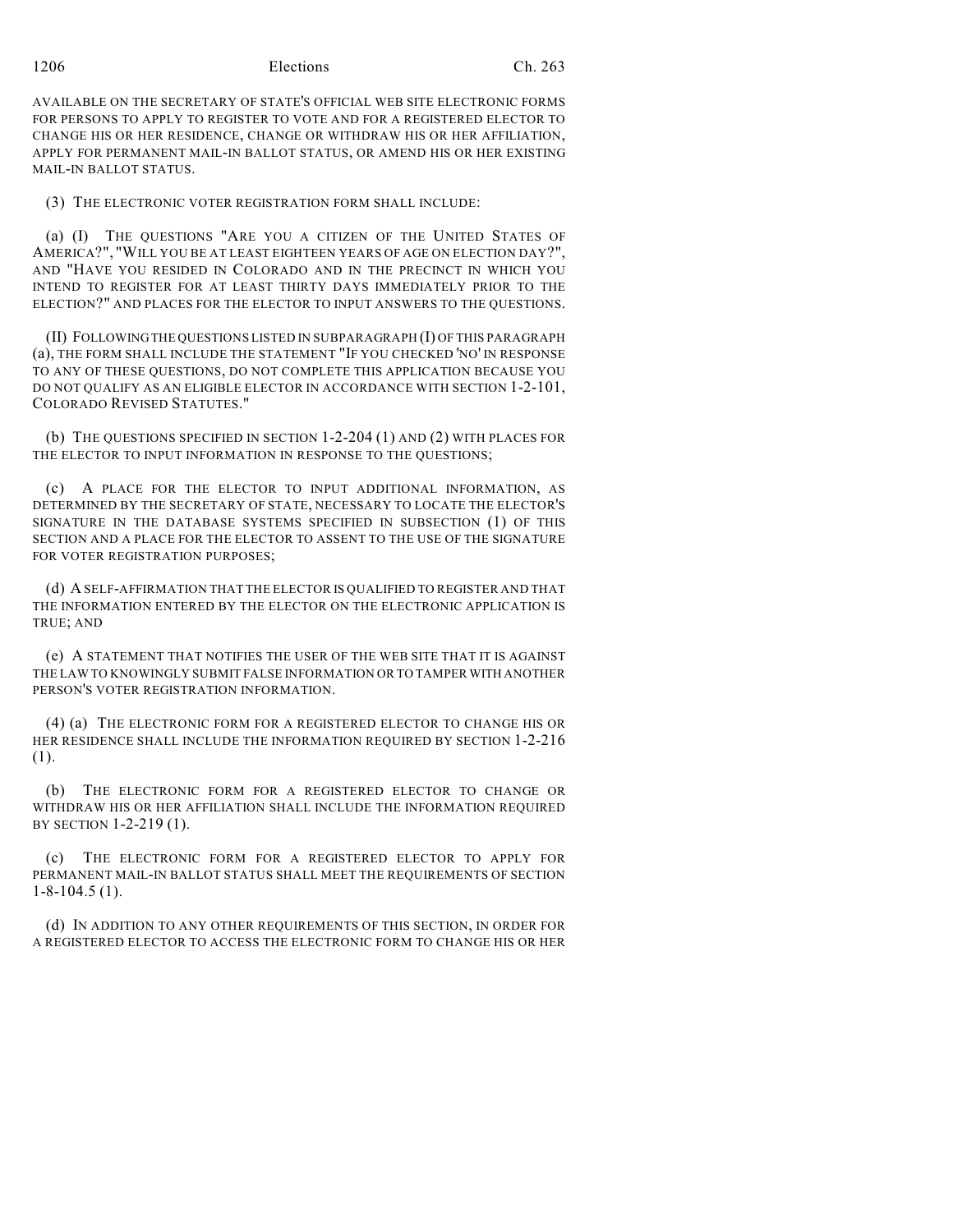## Ch. 263 Elections 1207

RESIDENCE, CHANGE OR WITHDRAW HIS OR HER AFFILIATION, APPLY FOR PERMANENT MAIL-IN BALLOT STATUS, OR AMEND HIS OR HER EXISTING MAIL-IN BALLOT STATUS, THE REGISTERED ELECTOR SHALL SUBMIT HIS OR HER BIRTH DATE AND THE LAST FOUR DIGITS OF HIS OR HER SOCIAL SECURITY NUMBER.

(5) AN ELECTOR'S ASSENT ON THE ELECTRONIC APPLICATION TO THE USE OF HIS OR HER SIGNATURE FOR VOTER REGISTRATION PURPOSES MEETS THE SIGNATURE REQUIREMENT OF SECTION 1-2-201 (2).

(6) THE COUNTY CLERK AND RECORDER SHALL DETERMINE IF THE INFORMATION SUBMITTED ON THE ELECTRONIC FORM IS COMPLETE PRIOR TO APPROVING A NEW REGISTRATION OR APPROVING AN ELECTOR'S CHANGE IN RESIDENCE, CHANGE IN OR WITHDRAWAL OF HIS OR HER AFFILIATION, OR CHANGE TO PERMANENT MAIL-IN BALLOT STATUS.

(7) (a) WHEN A PERSON COMPLETES AN ELECTRONIC VOTER REGISTRATION FORM IN ACCORDANCE WITH SUBSECTION (3) OF THIS SECTION AND IS QUALIFIED TO REGISTER BASED ON THE INFORMATION PROVIDED IN THE FORM, THE COUNTY CLERK AND RECORDER SHALL SEARCH FOR THE ELECTOR'S SIGNATURE IN THE DATABASE SYSTEMS SPECIFIED IN SUBSECTION (1) OF THIS SECTION. IF THE SIGNATURE IS FOUND, THE COUNTY CLERK AND RECORDER SHALL APPROVE THE NEW REGISTRATION PURSUANT TO SUBSECTION (6) OF THIS SECTION AND SHALL ADD THE ELECTOR TO THE COMPUTERIZED STATEWIDE VOTER REGISTRATION LIST MAINTAINED BY THE SECRETARY OF STATE PURSUANT TO SECTION 1-2-301 (1).

(b) WHEN A REGISTERED ELECTOR COMPLETES AN ELECTRONIC FORM TO CHANGE HIS OR HER RESIDENCE, CHANGE OR WITHDRAW HIS OR HER AFFILIATION, OR APPLY FOR PERMANENT MAIL-IN BALLOT STATUS, THE COUNTY CLERK AND RECORDER SHALL SEARCH FOR THE REGISTERED ELECTOR'S SIGNATURE IN THE DATABASE SYSTEMS SPECIFIED IN SUBSECTION (1) OF THIS SECTION. IN THE CASE OF A CHANGE IN RESIDENCE, THE COUNTY CLERK AND RECORDER SHALL ALSO SEND A NONFORWARDABLE POSTCARD TO THE REGISTERED ELECTOR AT HIS OR HER OLD ADDRESS OF RECORD, BY REGULAR MAIL, GIVING NOTICE TO THE REGISTERED ELECTOR THAT A CHANGE IN RESIDENCE FORM HAS BEEN SUBMITTED BY THE REGISTERED ELECTOR AND ASKING THE REGISTERED ELECTOR TO CONTACT THE COUNTY CLERK AND RECORDER WITHIN TEN CALENDAR DAYS OF RECEIVING THE POSTCARD IF IT IS NOT THE REGISTERED ELECTOR'S INTENT TO CHANGE HIS OR HER ADDRESS OF RECORD. IF THE SIGNATURE IS FOUND AND, IN THE CASE OF A CHANGE IN RESIDENCE, IF THE REGISTERED ELECTOR HAS NOT TIMELY CONTACTED THE COUNTY CLERK AND RECORDER PURSUANT TO THIS PARAGRAPH (b), THE COUNTY CLERK AND RECORDER SHALL APPROVE THE CHANGE IN STATUS PURSUANT TO SUBSECTION (6) OF THIS SECTION AND SHALL MAKE THE CHANGES INDICATED ON THE ELECTRONIC FORM IN THE COMPUTERIZED STATEWIDE VOTER REGISTRATION LIST MAINTAINED BY THE SECRETARY OF STATE PURSUANT TO SECTION 1-2-301 (1).

(c) A VOTER REGISTRATION, CHANGE OF RESIDENCE, CHANGE OR WITHDRAWAL OF AFFILIATION, OR APPLICATION FOR PERMANENT MAIL-IN BALLOT STATUS MADE IN ACCORDANCE WITH THIS SECTION SHALL APPLY TO AN ELECTION IF THE ELECTOR COMPLETES THE ELECTRONIC FORM NO LATER THAN TWENTY-NINE DAYS BEFORE THE ELECTION.